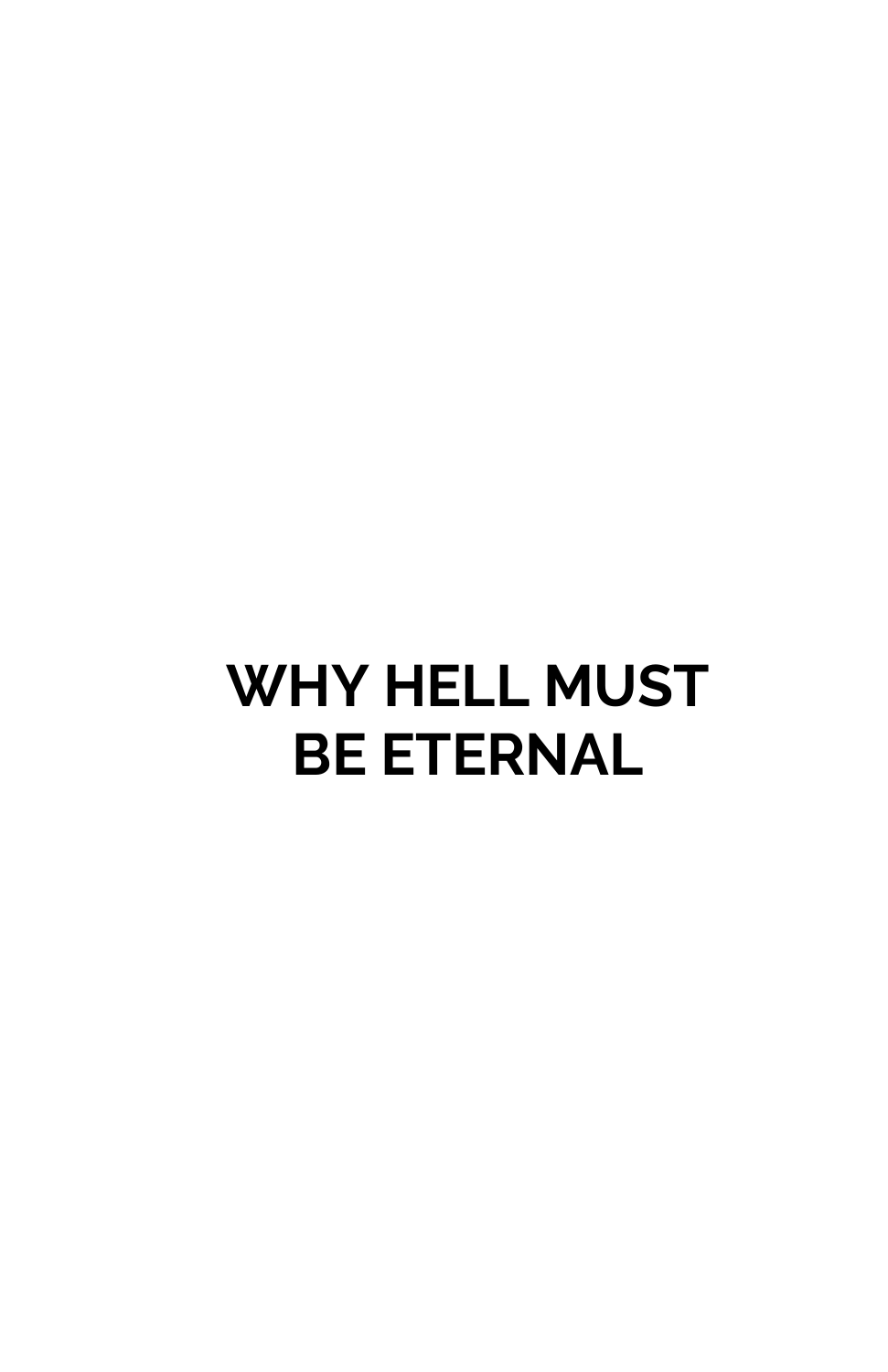### **BOOKS BY J.K. McKEE**

*The Messianic Walk* 

*Salvation on the Line, Volume I: The Nature of Yeshua and His Divinity— Gospels and Acts Salvation on the Line, Volume II: The Nature of Yeshua and His Divinity— General Epistles, Pauline Epistles, & Later New Testament Confronting Critical Issues: An Analysis of Subjects that Affects the Growth and Stability of the Emerging Messianic Movement Confronting Yeshua's Divinity and Messiahship To Be Absent From the Body Why Hell Must Be Eternal Introduction to Things Messianic The New Testament Validates Torah The New Testament Validates Torah MAXIMUM EDITION Torah In the Balance, Volume I Torah In the Balance, Volume II When Will the Messiah Return? The Dangers of Pre-Tribulationism Israel in Future Prophecy Are Non-Jewish Believers Really a Part of Israel? Men and Women in the Body of Messiah: Answering Crucial Questions*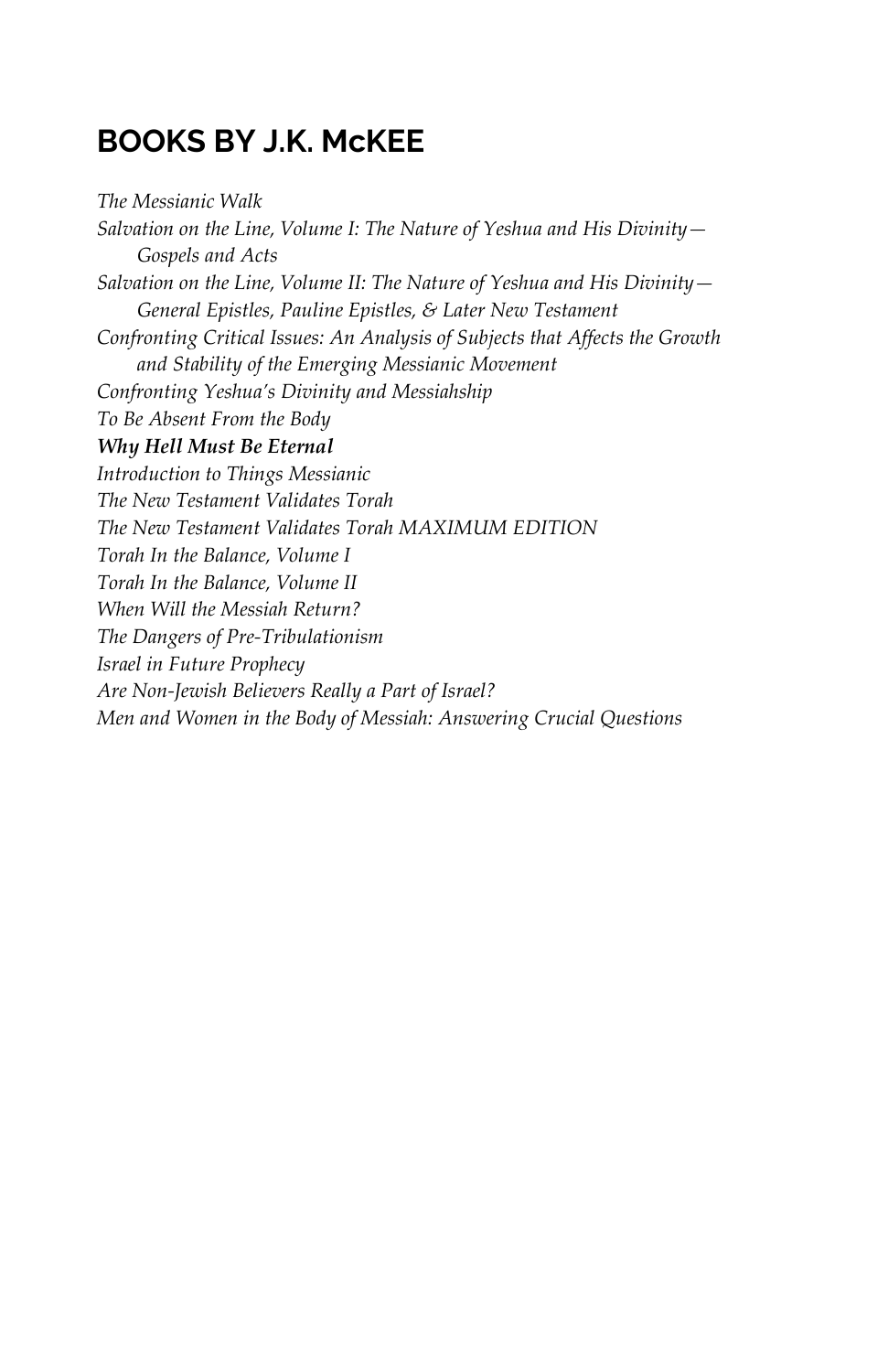# **WHY HELL MUST BE ETERNAL**

**J.K. McKee** 

**MESSIANIC APOLOGETICS** 

messianicapologetics.net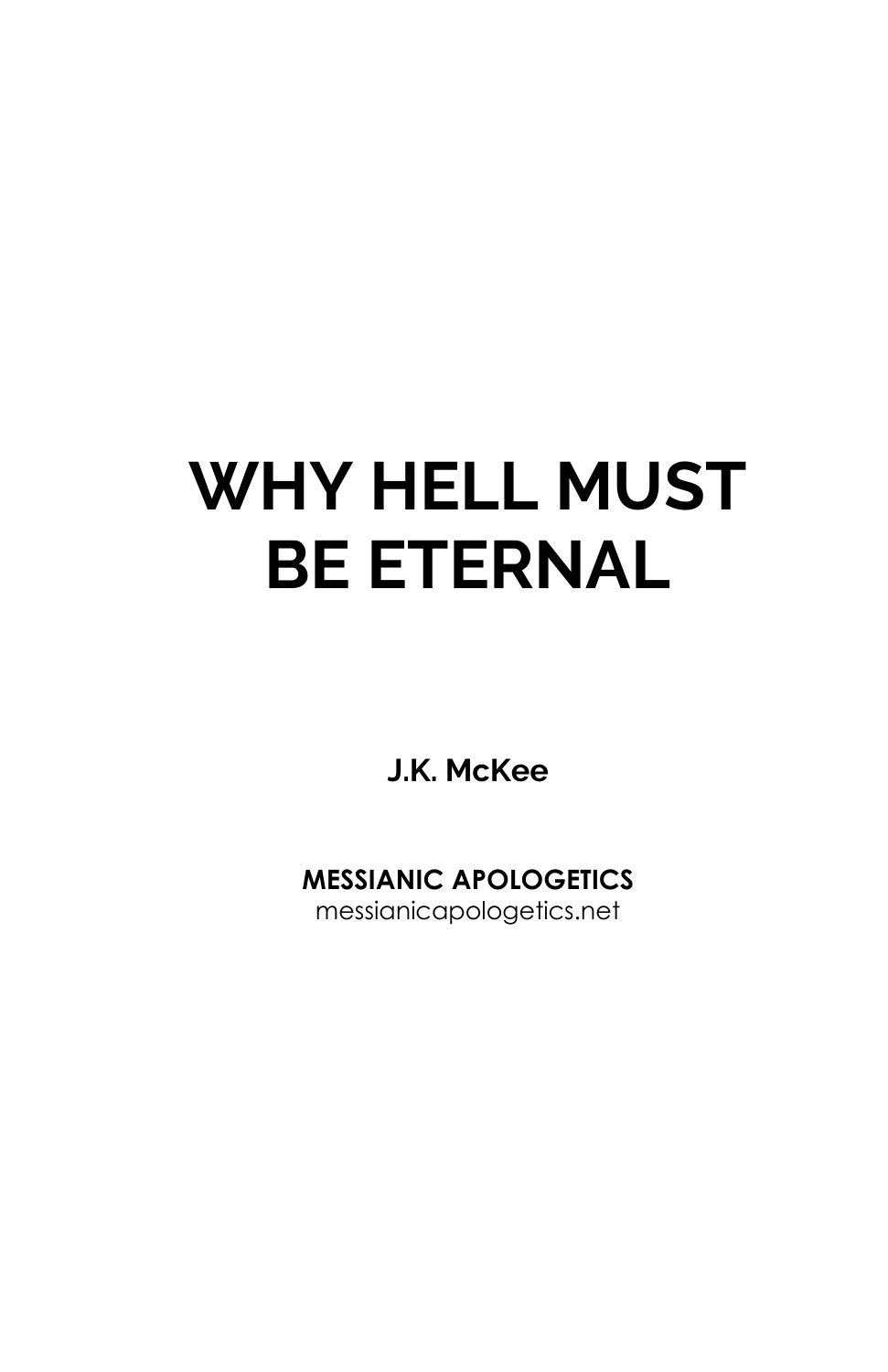### **WHY HELL MUST BE ETERNAL**

2012, 2021 John Kimball McKee

All rights reserved. With the exception of quotations for academic purposes, no part of this publication may be reproduced without prior permission of the publisher.

Cover imagery: Tetyana Kovyrina/Pexels

ISBN 978-1537368641 (paperback) ISBN 979-8742212386 (hardcover) ASIN B008JKCCZE (eBook)

Published by Messianic Apologetics, a division of Outreach Israel Ministries P.O. Box 516 McKinney, Texas 75070 (407) 933-2002

www.outreachisrael.net www.messianicapologetics.net

Unless otherwise noted, Scripture quotations are from the *New American Standard, Updated*  Edition (NASU), © 1995, The Lockman Foundation.

Unless otherwise noted, quotations from the Apocrypha are from the *Revised Standard Version* (RSV), © 1952, Division of Education of the National Council of the Churches of Christ in the United States of America.

**Fair Use Notice:** This publication contains copyrighted material the use of which has not always been specifically authorized by the copyright owner. We make use of this material as a matter of teaching, scholarship, research, and commentary. We believe in good faith that this constitutes a "fair use" of any such copyrighted material as provided for in section 107 of the US Copyright Law, and is in accordance with Title 17 U.S.C. Section 107. For more information go to: https://www.law.cornell.edu/uscode/text/17/107

Outreach Israel Ministries is a non-profit 501(c)3. All prices listed on the publications of Outreach Israel Ministries and Messianic Apologetics are suggested donations.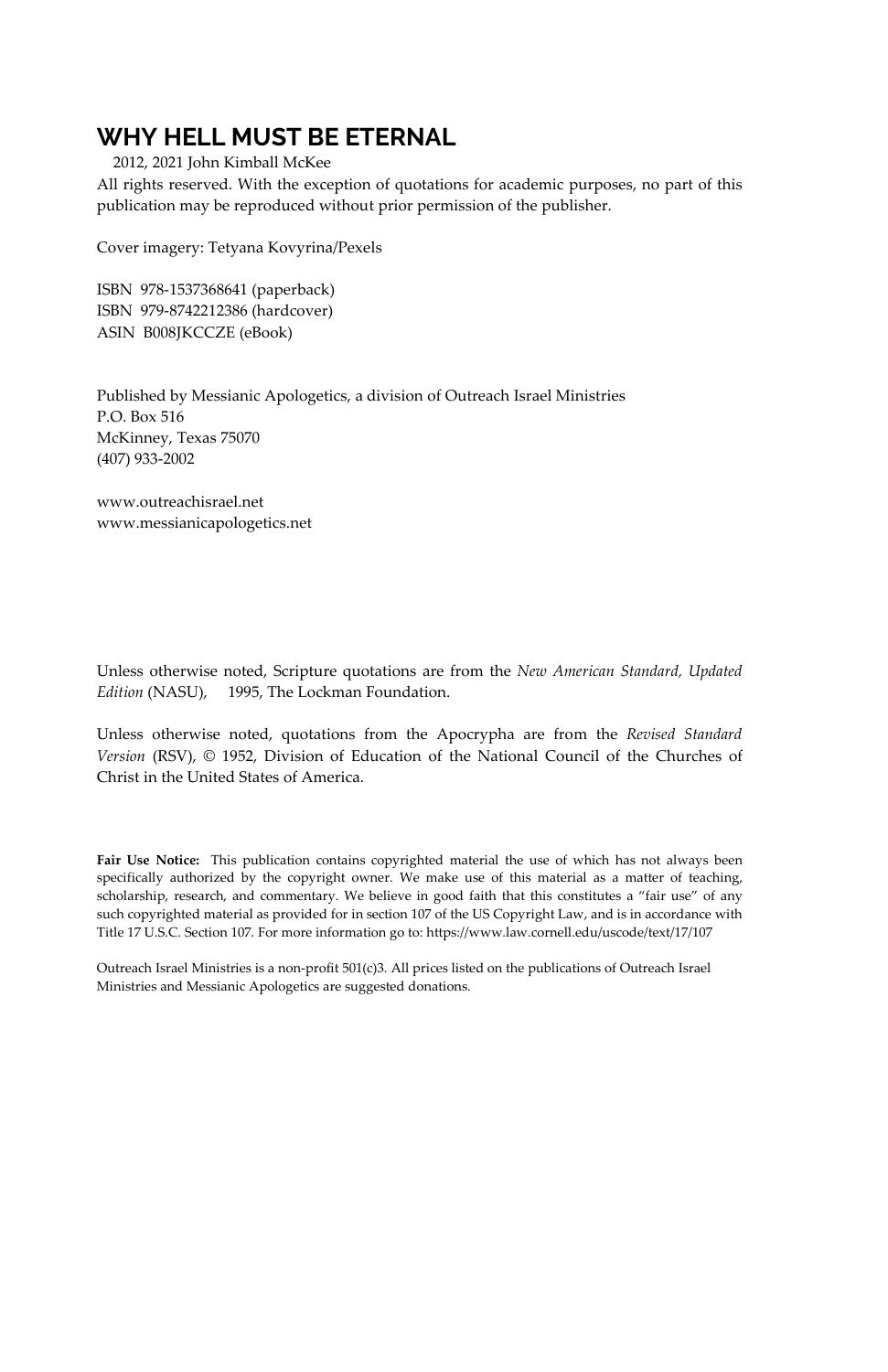### **Table of Contents**

| Expectations in the Tanach Regarding (Eternal) Punishment? 39 |
|---------------------------------------------------------------|
|                                                               |
|                                                               |
|                                                               |
|                                                               |
|                                                               |
|                                                               |
|                                                               |
|                                                               |
|                                                               |
|                                                               |
|                                                               |
|                                                               |
|                                                               |
|                                                               |
|                                                               |
|                                                               |
|                                                               |
|                                                               |
|                                                               |
|                                                               |
|                                                               |
| Expectations in the Apostolic Scriptures                      |
|                                                               |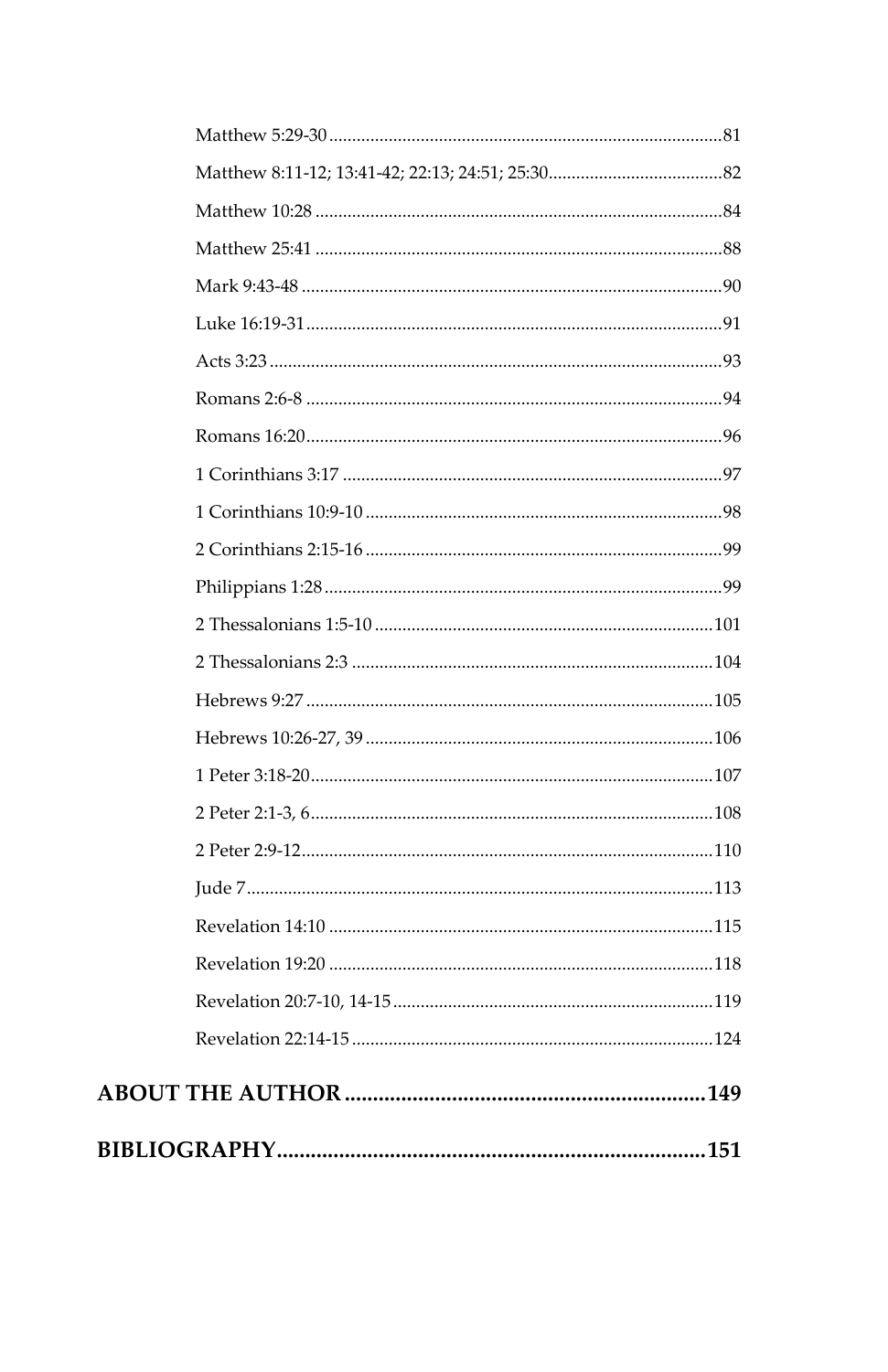### **Abbreviation Chart and Special Terms**

The following is a chart of abbreviations for reference works and special terms that are used in publications by Outreach Israel Ministries and Messianic Apologetics. Please familiarize yourself with them as the text may reference a Bible version, i.e., RSV for the Revised Standard Version, or a source such as *TWOT* for the *Theological Wordbook of the Old Testament*, solely by its abbreviation. Detailed listings of these sources are provided in the Bibliography.

Special terms that may be used have been provided in this chart:

- ABD: *Anchor Bible Dictionary*
- AMG: *Complete Word Study Dictionary: Old Testament, New Testament*
- ANE: Ancient Near East(ern)
- Apostolic Scriptures/Writings: the New Testament
- Ara: Aramaic
- ATS: ArtScroll Tanach (1996)
- b. Babylonian Talmud (*Talmud Bavli*)
- B.C.E.: Before Common Era or B.C.
- BDAG: *A Greek-English Lexicon of the New Testament and Other Early Christian Literature* (Bauer, Danker, Arndt, Gingrich)
- BDB: *Brown-Driver-Briggs Hebrew and English Lexicon*
- BECNT: *Baker Exegetical Commentary on the New Testament*
- BKCNT: *Bible Knowledge Commentary: New Testament*
- C.E.: Common Era or A.D.
- CEV: Contemporary English Version (1995)
- CGEDNT: *Concise Greek-English Dictionary of New Testament Words* (Barclay M. Newman)
- CHALOT: *Concise Hebrew and Aramaic Lexicon of the Old Testament*
- CJB: Complete Jewish Bible (1998)
- DRA: Douay-Rheims American Edition
- DSS: Dead Sea Scrolls
- ECB: *Eerdmans Commentary on the Bible*
- EDB: *Eerdmans Dictionary of the Bible*
- eisegesis: "reading meaning into," or interjecting a preconceived or foreign meaning into a Biblical text
- EJ: *Encylopaedia Judaica*
- ESV: English Standard Version (2001)
- exegesis: "drawing meaning out of," or
	- the process of trying to
- understand what a Biblical text means on its own EXP: *Expositor's Bible Commentary* Ger: German GNT: Greek New Testament Grk: Greek *halachah*: lit. "the way to walk," how the Torah is lived out in an individual's life or faith community HALOT: *Hebrew & Aramaic Lexicon of the Old Testament* (Koehler and Baumgartner) HCSB: Holman Christian Standard Bible (2004) Heb: Hebrew HNV: Hebrew Names Version of the World English Bible ICC: *International Critical Commentary*  IDB: *Interpreter's Dictionary of the Bible* IDBSup: *Interpreter's Dictionary of the Bible Supplement*  ISBE: *International Standard Bible Encyclopedia* IVPBBC: *IVP Bible Background Commentary (Old & New Testament)*
- Jastrow: *Dictionary of the Targumim, Talmud Bavli, Talmud Yerushalmi, and Midrashic Literature* (Marcus Jastrow)
- JBK: New Jerusalem Bible-Koren (2000)
- JETS: *Journal of the Evangelical Theological Society*
- KJV: King James Version
- Lattimore: The New Testament by Richmond Lattimore (1996)
- LITV: *Literal Translation of the Holy Bible* by Jay P. Green (1986)
- LS: *A Greek-English Lexicon* (Liddell & Scott)
- LXE: *Septuagint with Apocrypha* by Sir L.C.L. Brenton (1851)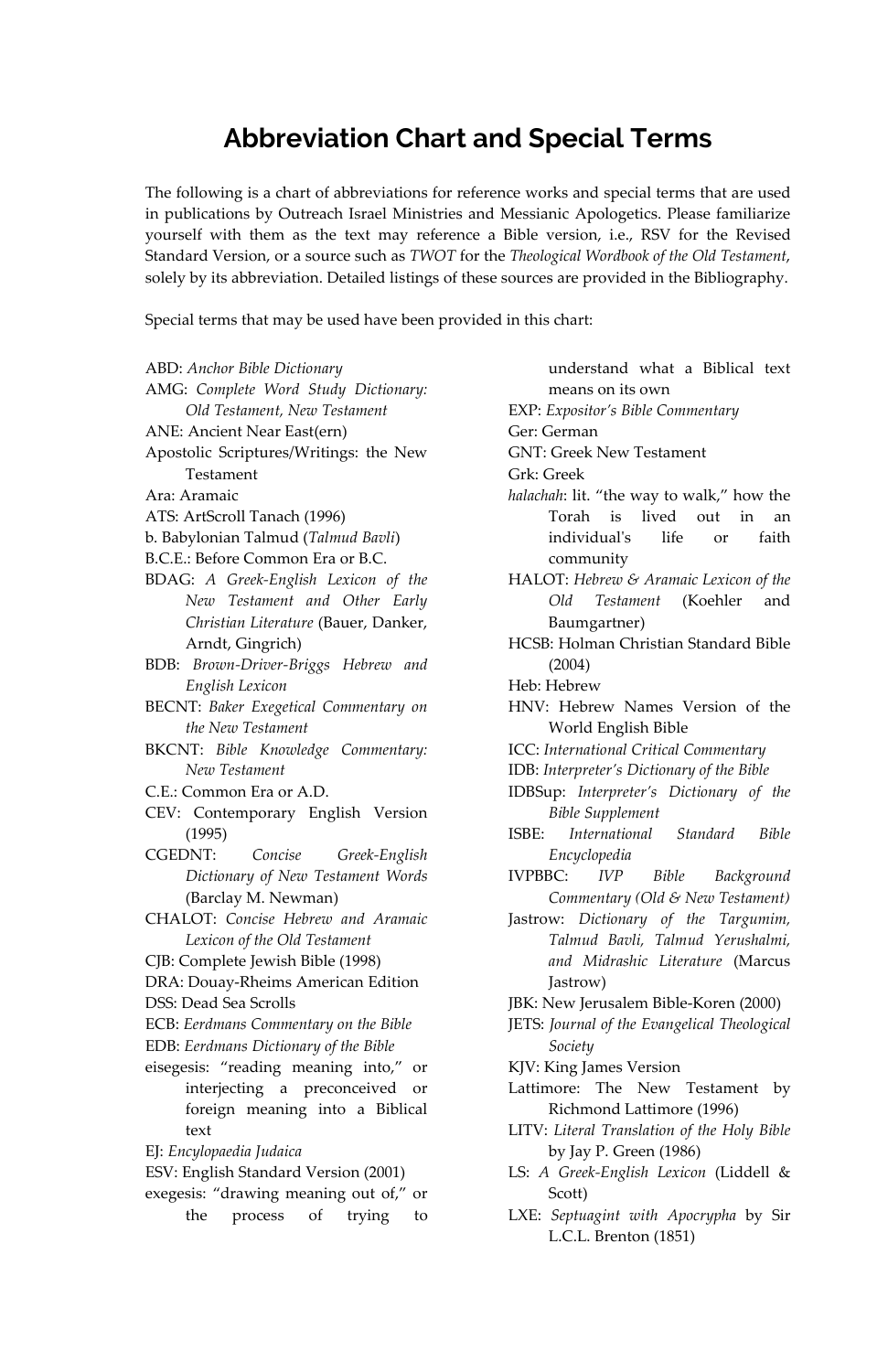LXX: Septuagint

m. Mishnah

- MT: Masoretic Text
- NASB: New American Standard Bible (1977)
- NASU: New American Standard Update (1995)
- NBCR: *New Bible Commentary: Revised*
- NEB: New English Bible (1970)
- Nelson: *Nelson's Expository Dictionary of Old Testament Words*
- NETS: New English Translation of the Septuagint (2007)
- NIB: *New Interpreter's Bible*
- NIGTC: *New International Greek Testament Commentary*
- NICNT: *New International Commentary on the New Testament*
- NIDB: *New International Dictionary of the Bible*
- NIV: New International Version (1984)
- NJB: New Jerusalem Bible-Catholic (1985)
- NJPS: Tanakh, A New Translation of the Holy Scriptures (1999)
- NKJV: New King James Version (1982)
- NRSV: New Revised Standard Version (1989)
- NLT: New Living Translation (1996)

NT: New Testament

- orthopraxy: lit. "the right action," how the Bible or one's theology is lived out in the world
- PreachC: *The Preacher's Commentary*  REB: Revised English Bible (1989) RSV: Revised Standard Version (1952) t. Tosefta Tanach (Tanakh): the Old Testament Thayer: *Thayer's Greek-English Lexicon of the New Testament* TDNT: *Theological Dictionary of the New Testament* TEV: Today's English Version (1976) TLV: Tree of Life Messianic Family Bible—New Covenant (2011) TNIV: Today's New International Version (2005) TNTC: *Tyndale New Testament Commentaries*  TWOT: *Theological Wordbook of the Old Testament* UBSHNT: United Bible Societies' 1991 Hebrew New Testament revised edition v(s). verse(s) Vine: *Vine's Complete Expository Dictionary of Old and New Testament Words*  Vul: Latin Vulgate WBC: *Word Biblical Commentary* Yid: Yiddish YLT: Young's Literal Translation (1862/1898)

OT: Old Testament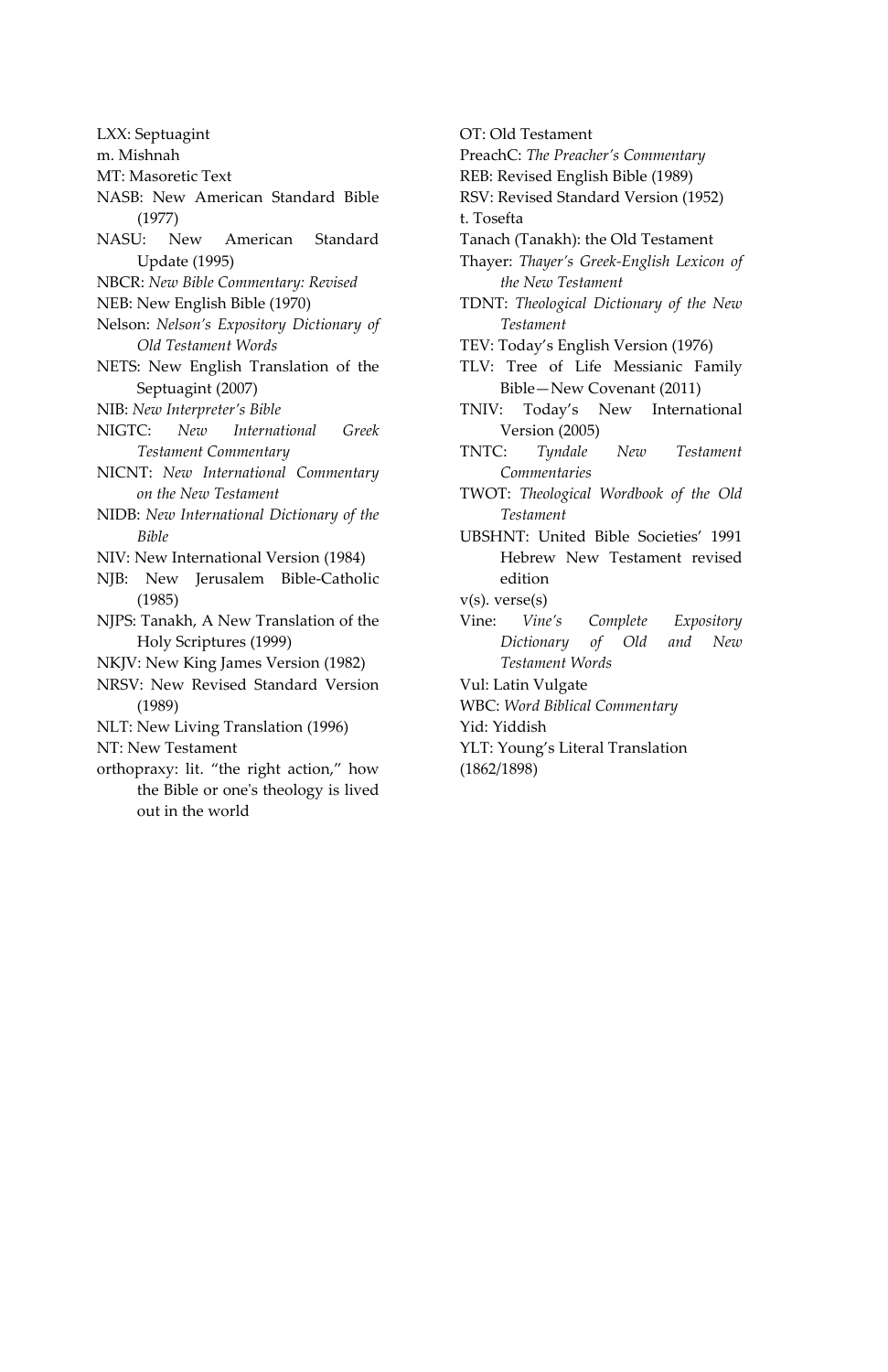## **Introduction**

While it is unfortunately very true that there is a level of controversy present in today's theological studies, over what happens to the deceased between death and resurrection**i**—a much higher debate takes place regarding what occurs to unrepentant, unrighteous sinners. Do these people experience a never-ending, ongoing eternal punishment? Or, do these people experience an obliteration from existence? Strong and firm disagreements between those who affirm some sort of ongoing eternal punishment, versus those who believe in annihilationism, have been present in Christian theology for the past century. These debates have been taken up by many people within the broad, contemporary Messianic movement—with more than a few not quite knowing what to believe.

The topic of eternal punishment, or **Hell** as it is most commonly known, is not one which brings any degree of happiness or joy to the Bible teacher. *It brings a great deal of unhappiness and lamentation.* Yet, it is not a topic that can at all be legitimately ignored. It is one which requires an evaluation of the different ideologies involved, a classification of various original language terms regarding "destroy" and their nuances, the time and setting of various passages of Scripture—and above all a weighing of the value of an individual's salvation.

This volume necessarily takes up some of the uncomfortable discussion that has gone on in evangelical Protestant theology regarding eternal punishment, and how it affects our contemporary Messianic faith community. Annihilationism is not a viable form of eternal punishment, as it constitutes the same basic belief of any atheist or agnostic, who thinks that after death he or she will enter into total nothingness. At the same time, there have undoubtedly been exaggerations and over-exaggerations of hyper-literal models of eternal punishment that exclusively focus on descriptions of it being fire and smoke, as opposed to outer darkness or banishment from God's

**i** Consult the preceding volume, *To Be Absent From the Body.*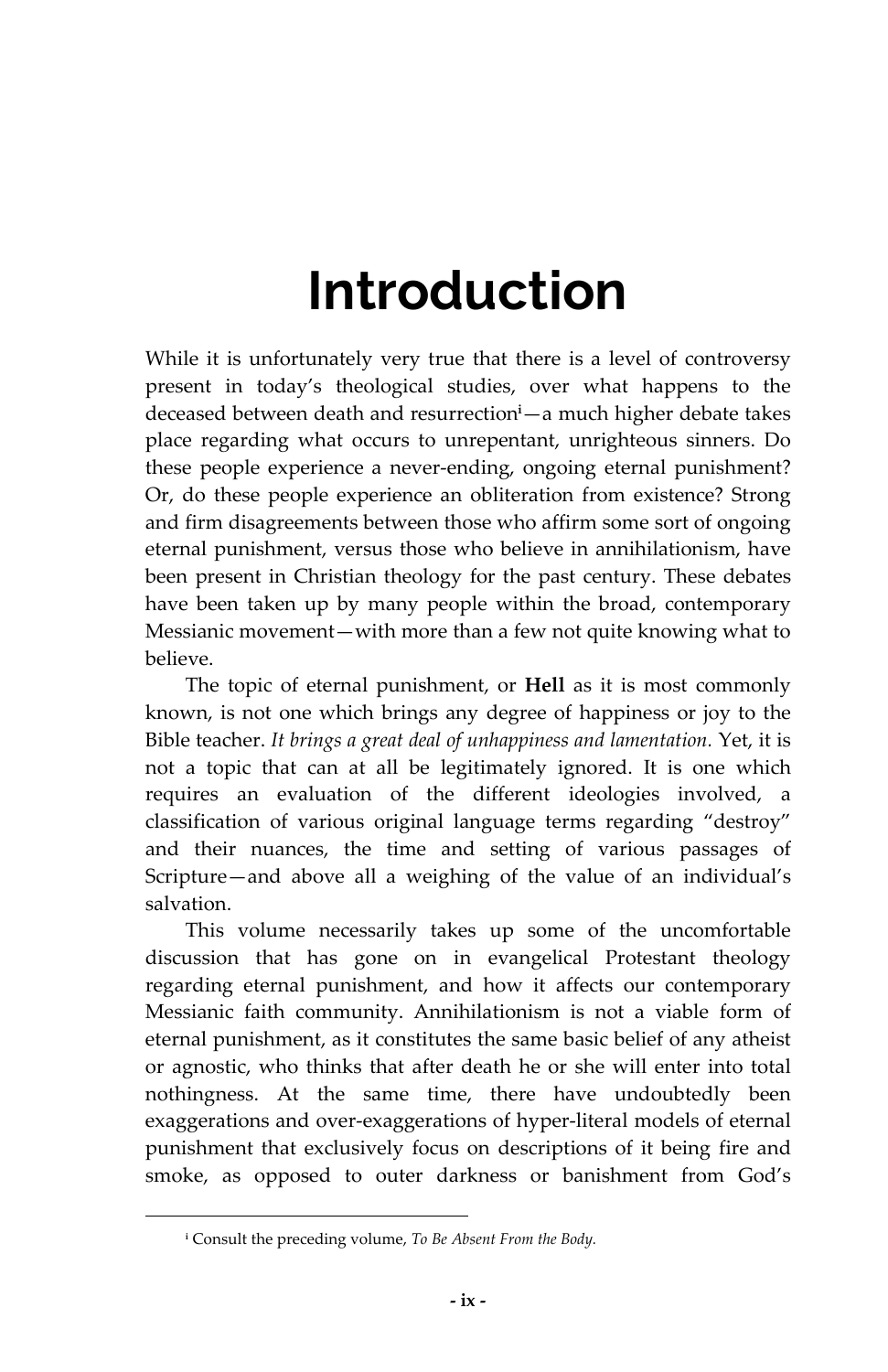presence. How should today's Messianic Believers approach the widespread, metaphorical view of eternal punishment, present in theological studies since the Reformation—but not often known to the normal layperson?

This volume should hopefully stimulate some critical thinking and evaluation, regarding the uncomfortable subject of eternal punishment—and above all motivate each and every one of us to see that none of our fellow human beings has to experience it!

> *J.K. McKee Editor, Messianic Apologetics*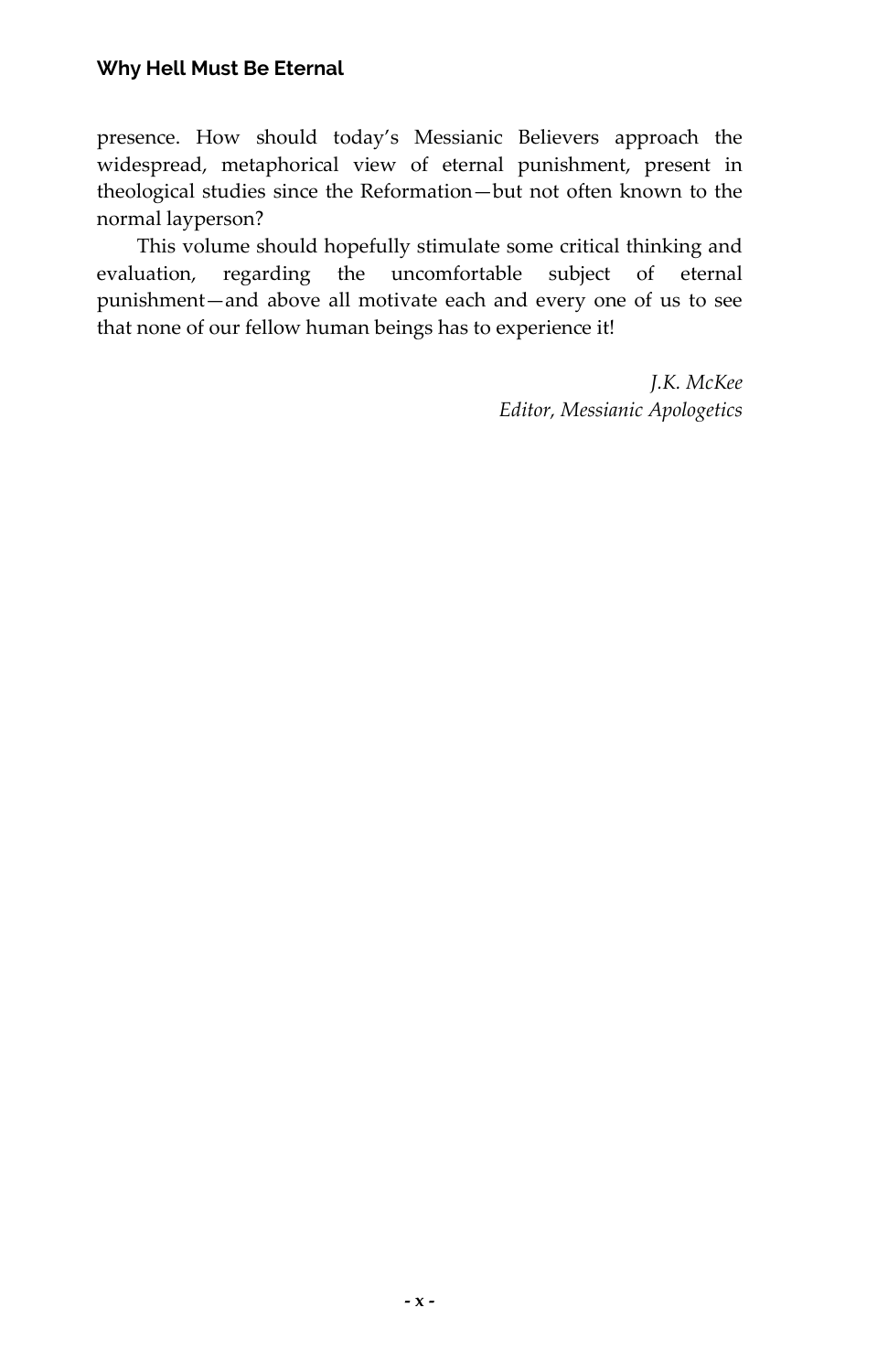The topic of eternal punishment is one of the most unpleasant and least desirable that any Bible teacher will ever have to discuss. I myself get no sense of enthusiasm, excitement, anticipation—and certainly *no joy*—out of the requirement that any discussion on death, the afterlife, and human destiny **requires an analysis** of what happens to the unredeemed. This is something that simply has to be addressed, and one which the author of Hebrews actually considers to be elementary to people of faith (Hebrews 6:2). To only address the positive side of human destiny, and not the negative side, would be a dereliction of a responsible teacher's duty to the Biblical message and story.

Regardless of which position an individual, or a Biblical interpreter, takes, contemplating the issue of eternal punishment is not something "fun." While it is difficult for one to ideologically justify a doctrine of psychopannychy for Believers (the idea that those who have died in faith are unconscious in their graves until the resurrection), many people who espouse a doctrine of psychopannychy do so not necessarily because they find the idea of going to Heaven into the presence of the Lord revolting. On the contrary, they reject the premise of an intermediate afterlife because if the righteous are in the presence of the Lord in some kind of paradise, then the unrighteous are likely in some kind of penalized state. Such a penalized state is likely a foretaste for them of the final judgment.**<sup>1</sup>**

Generally speaking, most of those who adhere to psychopannychy also believe in a concept known as **annihilationism**, and those who adhere to a conscious intermediate afterlife hold to some kind of neverending eternal punishment. (There are some who believe in a conscious intermediate afterlife before the resurrection, who do espouse annihilationism, and vice versa, although this is rare.) What is annihilationism? The *Westminster Dictionary of Theological Terms* notes how this label is from the "Lat. *annihilare*, 'to reduce to nothing,'"

**<sup>1</sup>** Before reading this study, it is highly recommended that you have read the author's preceding piece, *To Be Absent From the Body*.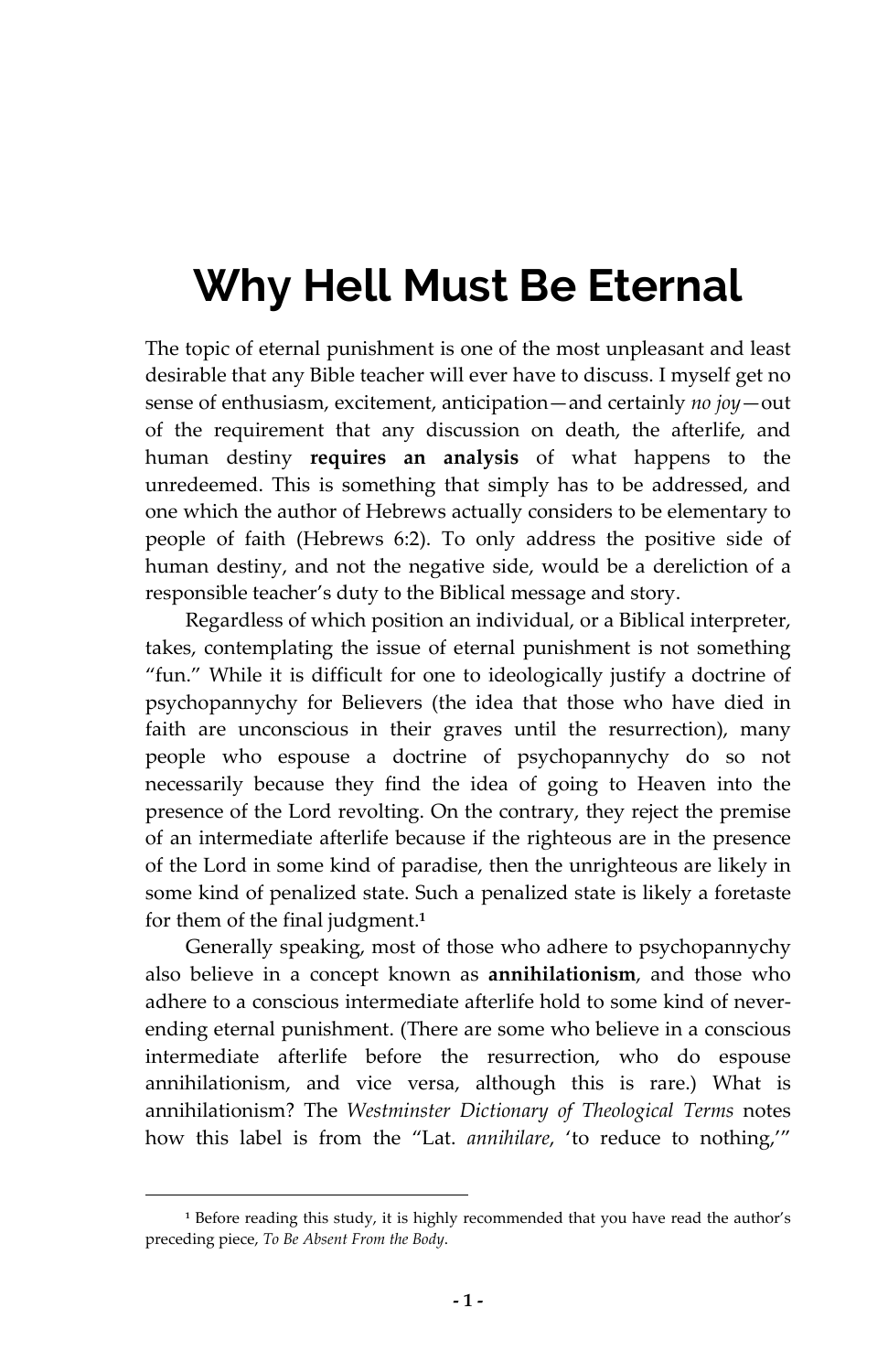detailing it as "The belief that those not believing in Jesus Christ will be directly obliterated by God because of their sin."**<sup>2</sup>** Annihilationism is, in no uncertain terms, a belief that the unredeemed will experience total oblivion from existence as their punishment for rejecting the salvation of the Creator God.

Quite contrary to annihilationism, traditional models of eternal punishment throughout Christian history have advocated various degrees of conscious, ongoing, and never-ending condemnation to be meted out upon the unredeemed. Many people, who enter into the discussion and debate over eternal punishment, are actually not aware of the fact that not all traditional models have advocated some kind of never-ending submersion of the damned into fire and brimstone, but have focused more on themes of never-ending exile and removal from the presence of the Creator.

Entering into the discussion of eternal punishment is also seriously complicated because of many popular—and even some mythological ideas about Hell, Satan, demons, and the Lake of Fire that need to be overcome. Many think about eternal condemnation in somewhat comedic terms like going to Pitchfork City, with its mayor being a bearded/goateed half-man half-goat dressed in a red suit, where regular orgies are held between condemned sinners and demons—group sex and drugs all included as some kind of hippie party. We have to overcome the different cultural stereotypes we have encountered in popular media, such as an angel sitting on one person's shoulder, and a devil sitting on the other, reminding us of what is good or evil. We have to get over things like the Dallas series finale Conundrum, where oil baron J.R. Ewing is tempted to commit suicide by one of the Devil's top agents calling himself "Adam"—dressed in a red tuxedo no less!

**Make no mistake about it:** eternal punishment is a very serious issue that is to drive people to tears and lamentation, as they are to consider their own very serious mortal and sinful limitations in view of a perfect Creator God. Those who do not respond to the message of the good news of salvation in Yeshua the Messiah (Jesus Christ), by receiving Him into their lives, will be severely penalized for it.

Many of today's evangelical pastors and teachers admittedly choose to not delve into the topic of eternal punishment that frequently, or in any detail. While being familiar with debates over annihilationism

**<sup>2</sup>** Donald S. McKim, *Westminster Dictionary of Theological Terms* (Louisville: Westminster John Knox, 1996), 12.

For a useful summary, see also Roger Nicole, "annihilationism," in Everett F. Harrison, ed., *Baker's Dictionary of Theology* (Grand Rapids: Baker Book House, 1960), pp 43-44.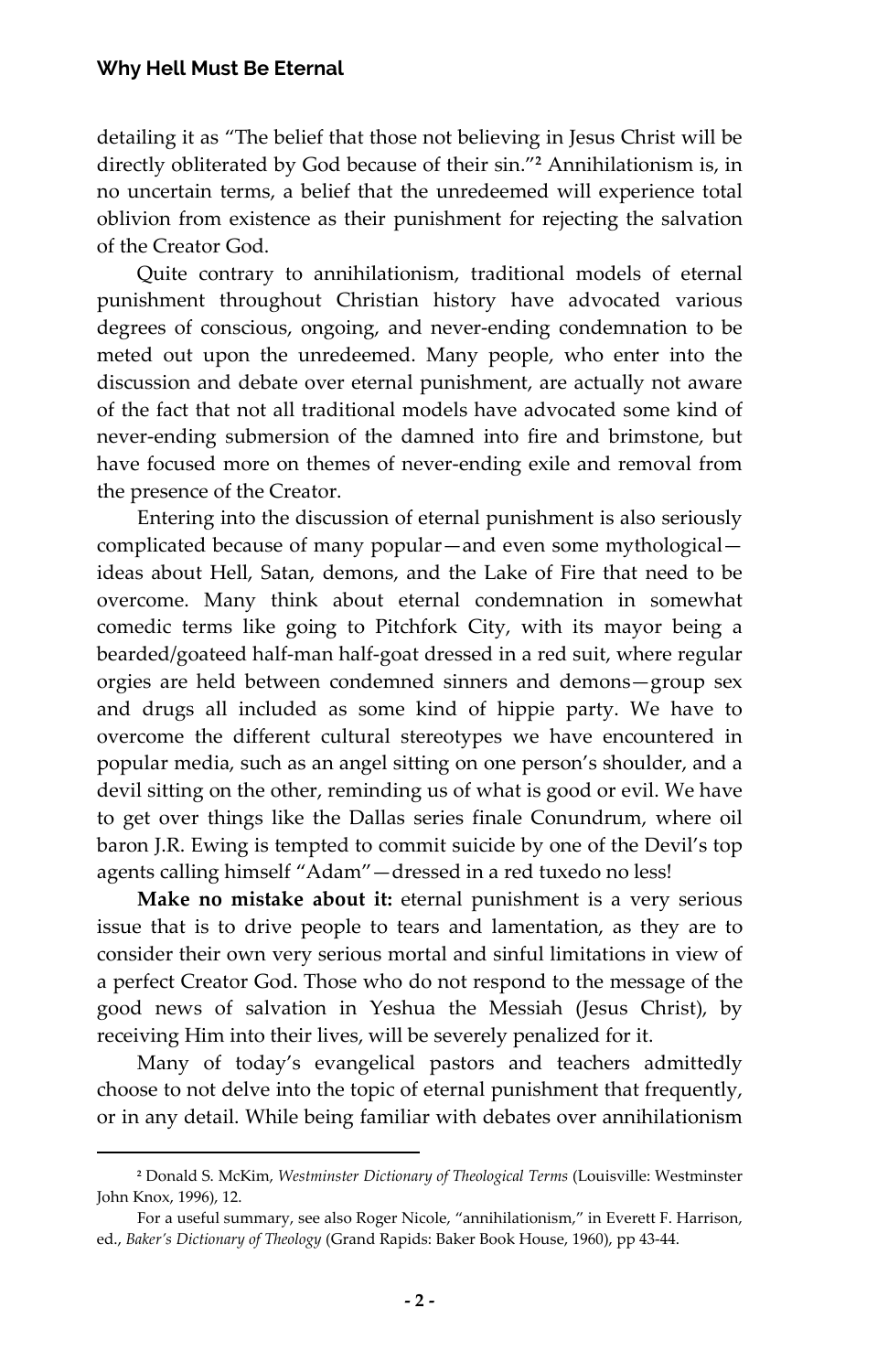versus a never-ending eternal punishment, they often choose to be agnostic about it. It is often said, "I don't care what eternal punishment is. Whatever it is, I don't want to be a part of it." While I would agree with this basic sentiment, the fact that Bible-believing people do ask the question about what eternal punishment is, and more importantly *what human beings need salvation from*, makes it imperative that a proper evaluation of the subject be provided. While some theologians and Bible teachers might think that the debate over what eternal punishment is, is just some philosophical exercise; it really is not. When any one of us looks out across the globe and considers the fact that every man and woman needs eternal redemption in Yeshua, **what are such people to be redeemed from?**

Many people, both inside and outside of the Judeo-Christian religious tradition, do not like the idea of an ongoing, never-ending, conscious eternal punishment. They, in fact, find any model of such punishment to be a reprehensible doctrine that is nothing short of being unloving and vengeful. When entering into the discussion of eternal punishment, there is no shortage of emotionally-laden remarks to be found from interpreters and readers, who accuse those who believe that God will punish people forever, as being some kind of sadistic monsters. Yet, while those who believe in an ongoing and never-ending eternal punishment actually disagree among themselves whether it occurs *in* fire or *involving* fire (the literal versus the metaphorical views), annihilationists often overlook that the Bible does implore God's people, in one way or another, to actually celebrate the element of judgment as a part of His salvation (Psalm 96:11-13).**<sup>3</sup>**

There are undeniably difficult things that must be carefully worked through when evaluating whether or not the condemned will be annihilated from existence as their punishment, or be given some form of ongoing, conscious punishment away from God's presence. Readers have to not only work through the nature and purpose of such punishment, but they also have to consider its time and place. There are also, admittedly, some speculative aspects to the issue of eternal punishment, especially as readers consider Scripture passages speaking of the future. We have to weigh into our deliberations the different dimensions of Earth, Heaven, the New Heavens, the New Earth, and the New Creation. These factors can make the topic of eternal

<sup>&</sup>lt;sup>3</sup> "Let the heavens be glad, and let the earth rejoice; let the sea roar, and all it contains; let the field exult, and all that is in it. Then all the trees of the forest will sing for joy before the LORD, for He is coming, for He is coming to judge the earth. He will judge the world in righteousness and the peoples in His faithfulness" (Psalm 96:11-13, NASU).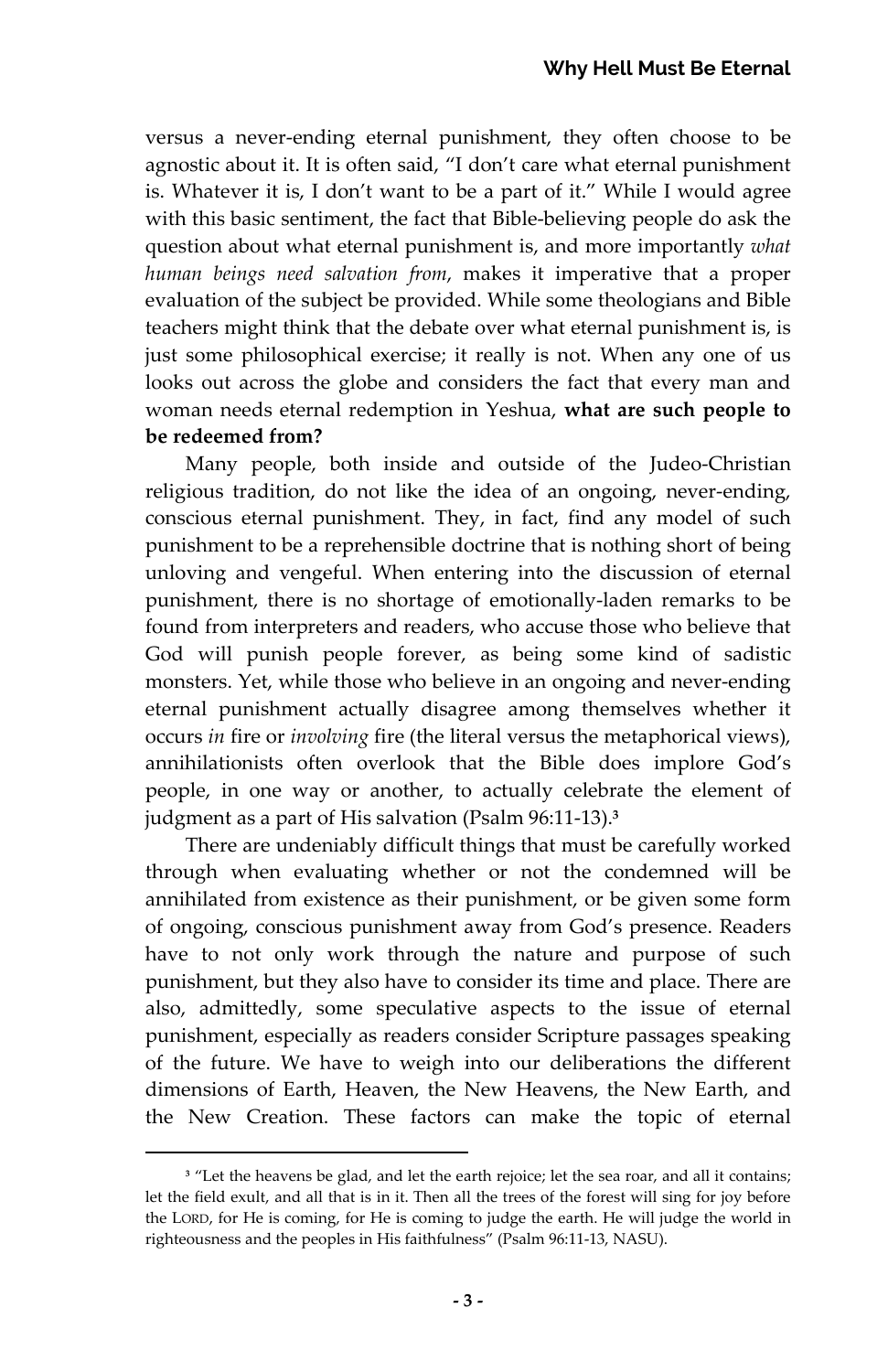punishment more difficult to sift through than simply acknowledging that in the intermediate state between death and the resurrection, a disembodied human consciousness is held in an inter-dimensional place of refreshment or confinement. On several notable levels, *we are dealing with eschatology.* 

The subject of eternal punishment is also one in which readers encounter ancient people using the limited Hebrew or Greek vocabulary they possessed, to describe terrible realities. Twentieth and Twenty-First Century people know many more things about physics and the greater universe, where descriptions like "Lake of Fire" might be found to be a bit under-encompassing.

Most concerning to us above all, though, is that we do not often see enough people who believe in an ongoing, eternal punishment for the condemned—to speak about it with a great deal of remorse or concern for those who will have to experience it. It is a sad fact, but there are some (supposed) Believers who view eternal punishment as a kind of backdoor way to hate people who have done them wrong. While they cannot exercise any kind of vengeance against those who have committed various offenses against them in this world, their view is that God will rightly damn them to a torturous existence, by frying them forever in a molten sea of fire and brimstone, and make them drink lead and eat burning dog feces for eternity. Eternal punishment is frequently over-exaggerated by those who *actually wish* to see God's wrath dispensed upon those who have hurt them in this world. This is not only an unhealthy way of approaching the topic of eternal punishment, **but is also most reprehensible!**

It should not be surprising that when many people have encountered an insensitive approach to eternal punishment—overexaggerated forms of "hell-fire and damnation"—that they have responded in kind. With the growth of annihilationism in various sectors of Christian theology in the past half-to-three-quarters century, it is not difficult to see rhetoric like: "It is insanity to believe in eternal punishment! It is a lie and it is not true!" But is responding to one extreme with another extreme really appropriate? While it is absolutely true that there have been many abuses from those who believe in eternal punishment—from people who ultimately may be found to have little genuine concern for the salvation of those who have offended them in life—it is inappropriate to reject all models of an ongoing, never-ending eternal punishment out of our personal anger or disgust. **We have to be very careful not to interject our own human values of justice and punishment onto the justice decreed by an Eternal God.**